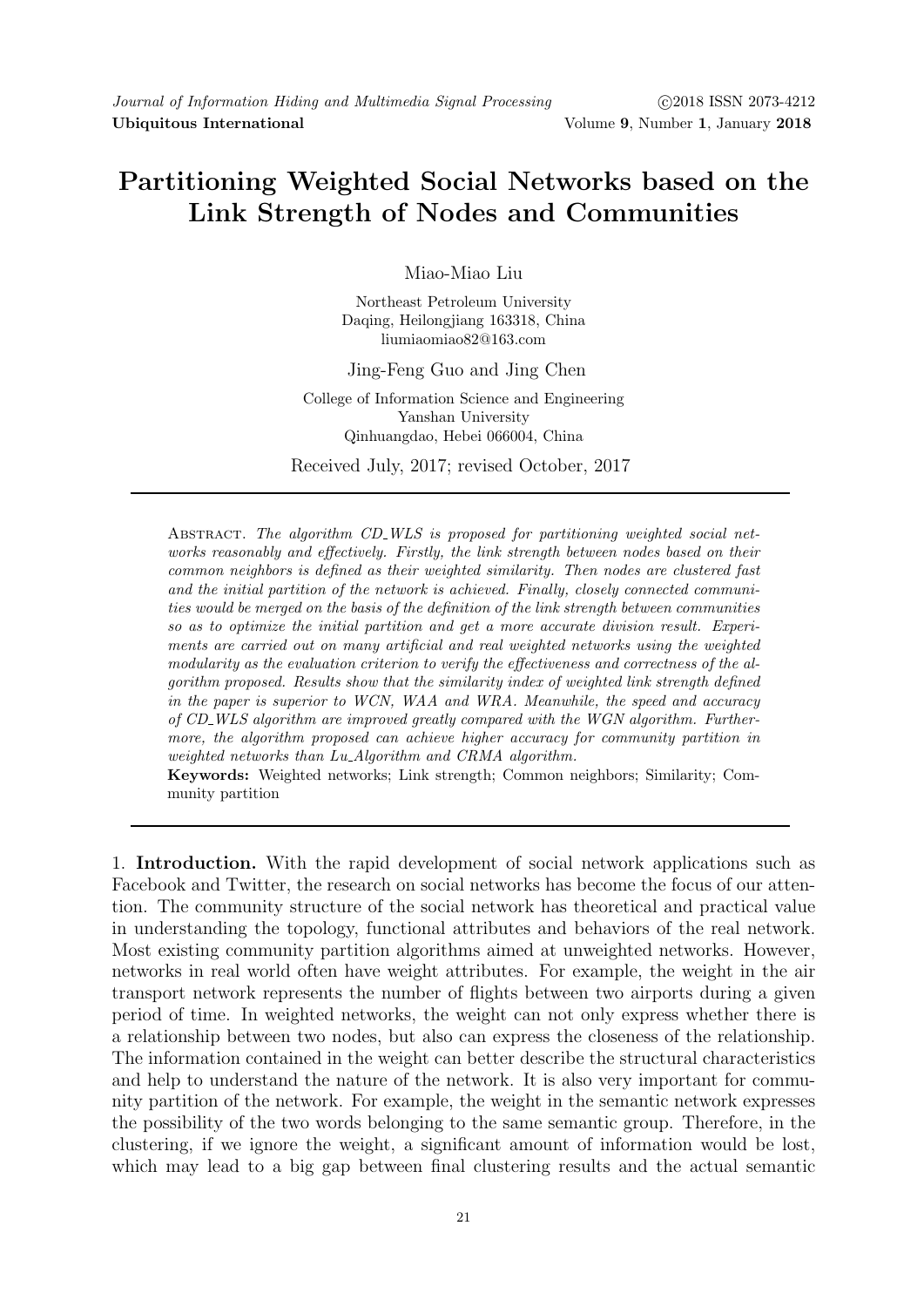structure. In addition, most researches have shown that the distribution of the weight has a great influence on the community structure and dynamic behaviors of the network. Therefore, for the community partition in weighted networks, weights should be taken as an important consideration for clustering.

The hierarchical clustering method is a classical community partition method. However, existing weighted similarity index such as weighted CN and weighted AA only considered the influence of the strength of common neighbors and the weight of the edge connecting the node with its neighbors on the similarity, which ignored the case of two nodes having no common neighbors. Therefore, for some networks, if more node pairs have no common neighbors, these indexes can't measure the similarity accurately, which may lead to a lower partition accuracy. In addition, the computational complexity of hierarchical clustering methods singly based on the modularity is high. So in order to improve the accuracy and reduce the complexity in partition of weighted networks, a community discovery method based on the weighted link strength was proposed, namely, CD WLS (Community Discovery based on the Weighted Link Strength). Through the definition of weighted link strength between nodes based on their common neighbors, the clustering of nodes was achieved and the initial communities were found. Then the link strength between communities was defined and based on this the closely related communities would be merged if this can improve the network modularity so as to optimize the initial clustering results and achieve more accurate partitions. The related work was analyzed firstly. Then definitions and the description of the algorithm proposed were given. Finally, the effectiveness and correctness of the algorithm were verified through experiments.

2. **Related Work.** Now there have been some researches on community partition in weighted networks. Newman proposed WGN algorithm $^{[1]}$  through the weighted edge betweenness.  $\text{Han}^{[2]}$  proposed the improved CNM algorithm by defining the incremental modularity about weights. Saha<sup>[3]</sup> proposed a method for soft community partition of weighted networks based on the concept of fuzzy clustering. Tushar<sup>[4]</sup> proposed the AGMA algorithm which divided weighted signed graphs into several communities according to the link type and the weight. Yao<sup>[5]</sup> proposed a community discovery method in weighted short message network and studied three weighted similarity indexes, namely WCN, WAA and WRA.  $Lu^{[6]}$  proposed a community division algorithm (denoted as  $Lu$ -Algorithm) based on the similarity which constructed the similarity matrix and then merged the node that had the largest similarity with the current node so as to implement community partition in weighted networks.  $\text{Lu}^{[7]}$  proposed a community discovery method based on the definition of community conductivity and then used it to determine whether a new community would form. Wang[8] proposed a center clustering algorithm based on the similarity. Liu<sup>[9]</sup> put forward an algorithm based on the attractiveness between communities. Yao<sup>[10]</sup> proposed a composite weighted model to represent the activity of stock networks and then realized the division of composite weighted networks.  $Gu^{[11]}$  proposed an evolutionary community discovery method in dynamic weighted networks.  $Lu^{[12]}$  defined the internal centrality and interaction centrality to describe the nodes, then proposed an efficient community discovery algorithm for weighted networks.  $\text{Guo}^{[13]}$  proposed the CRMA algorithm which improved problems of AGMA algorithm and realized community partition of weighted networks through clustering, reclustering and merging. Mairisha<sup>[14]</sup> implemented community discovery of weighted graphs by incorporating weight variables into the mapping function of the modularity. Shen[15] defined a weighted filtering factor and implemented partition of weighted networks by iterative filtering operations. Chen[16] proposed a novel hybrid Bayesian model to implement overlapping community partition in weighted networks.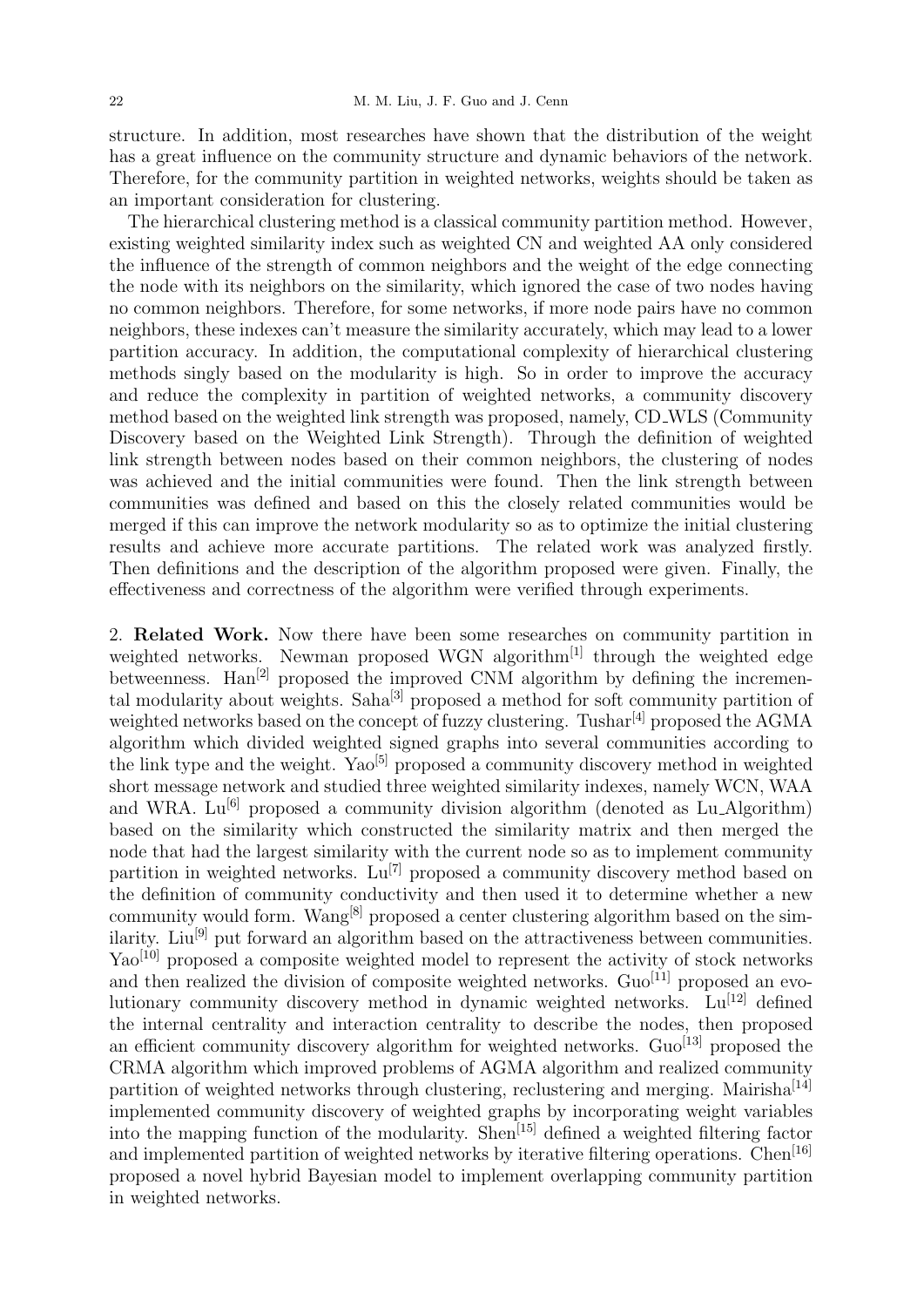3. **Problem Definition.** In weighted networks, weights are given to edges that are called the edge weight. They can be divided into two types according to their meanings, namely, similarity weight and dissimilarity weight. In this paper, the similarity weight is used which means the larger the weight is, the higher the similarity between two nodes is. So the key of the algorithm is to effectively capture the topology attributes to define the similarity measurement so as to achieve node clustering and community partition. In view of the deficiency of existing weighted similarity index, information of the degree and the strength of nodes and their common neighbors, and the edge weight are all taken into consideration in the definition of similarity so as to reduce the computational complexity and improve the accuracy. We think that if two nodes are not connected directly, their weighted link strength is 0. If they are connected directly, the weighted link strength depends on the contribution of their common neighbors to the similarity. And if two nodes have no common neighbors, the link strength depends on the strength of the two nodes and their link weight.

**Definition 1 Weighted graph.** Let  $G = (V, E, W)$  be an undirected and weighted graph with n nodes and m edges.  $V(G) = \{v_i | 1 \leq i \leq n\}$  is the node set of G.  $E(G) =$  ${e_i | e_i = (v_x, v_y); 1 \leq i \leq m; v_x, v_y \in V(G)}$  is the edge set of G.  $W(G) = \{w_{e_i} | w_{e_i}\}$ represents the weight of  $e_i$  } is the edge weight set of G.  $A = [A_{ij}] = [w_{ij}]$  is the adjacency matrix of G, where  $w_{ij} \in [0, \infty)$  represents the weight of the edge connecting  $v_i$  and  $v_j$ .  $C(G) = \{C_i(G)|C_i(G) \subseteq G, 1 \leq i \leq n\}$  is communities for the partition of G.

Firstly, we hold that the more common neighbors the two nodes have, the higher similarity they would have. Meanwhile, the influence of common neighbors with different activity on the link strength between two nodes is different. In weighted networks, the strengths of the two nodes with the same degree are not necessarily the same and vice versa. Therefore, it is believed that the common neighbor with the lower degree and the higher node strength would contribute more to the link strength between nodes than those of common neighbors with the higher degree and the lower strength. Based on this, the unit weight of the node is defined to measure the similarity contribution of the node to the other two nodes connected to it.

**Definition 2 Unit strength of the node.** For a given  $G = (V, E, W), \forall v_x \in V(G)$ , the unit strength of  $v_x$  is defined as follows.

$$
u_x = \frac{s_x}{d_x} = \frac{\sum_{v_y \in \Gamma(v_x)} w_{xy}}{d_x}
$$

Here,  $\Gamma(v_x) = \{v_y | (v_x, v_y) \in E(G), v_y \in V(G)\}\)$  represents the neighbor set of  $v_x$ ,  $s_x = \sum$ *vy∈*Γ(*vx*)  $w_{xy}$  represents the strength of  $v_x$ , and  $d_x$  represents the degree of  $v_x$ .

As shown in fig.1(a), the common neighbor  $v_{z2}$  contributes more to the similarity between  $v_x$  and  $v_y$  than  $v_{z1}$ . In other words, the larger the unit strength of the common neighbor is, the greater the contribution of the common neighbor to the similarity of the two nodes connected to it is.

Secondly, when the unit strength of two common neighbors are the same, the influence of the weight of the edge connecting the two nodes to their neighbors on the link strength would be considered. We hold that the greater ratio of the sum of weights of edges connecting the two nodes with their common neighbor to the sum of weights of all edges connecting to these two nodes is, the higher similarity these two nodes have. Based on this, the link coefficient of the common neighbor is defined to measure the contribution degree of the sum of weights of the two edges connecting to the common neighbor compared with the sum of edge weights of these two nodes.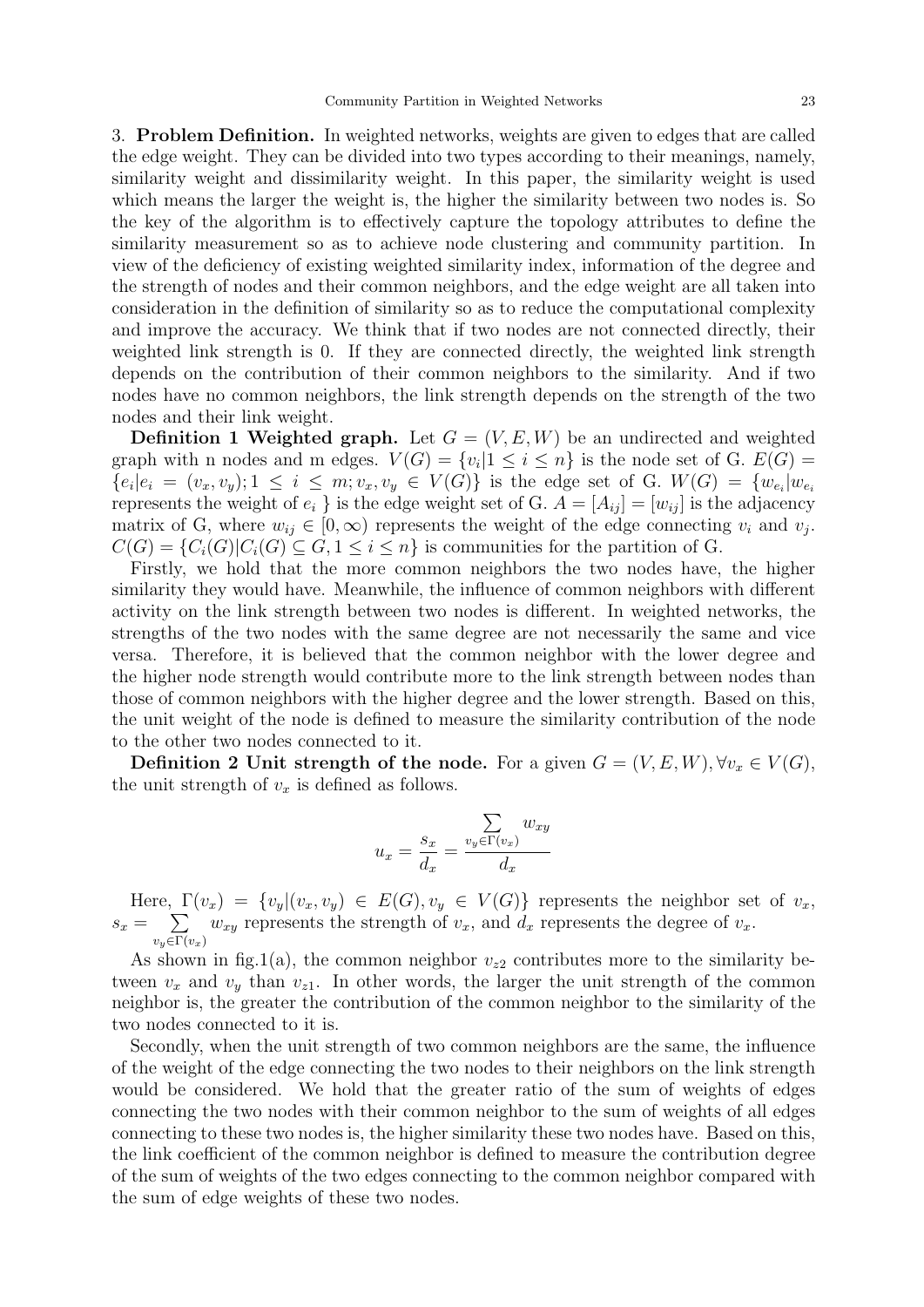

FIGURE 1. Diagrammatic sketch of the weighted link strength between nodes

**Definition 3 Link coefficient of the common neighbor.** For a given  $G =$  $(V, E, W), v_x, v_y \in V(G), \forall v_z \in V(G) \cap \Gamma(v_x) \cap \Gamma(v_y)$ , the link coefficient of the common neighbor  $v_z$  to the node pair  $\langle v_x, v_y \rangle$  is defined as follows.

$$
\varphi_{v_z}^{WCN}(v_x, v_y) = \frac{w_{xz} + w_{zy}}{s_x + s_y - w_{xy}}
$$

As shown in fig.1(b), the common neighbor  $v_{z2}$  contributes much more to the similarity between  $v_x$  and  $v_y$  than  $v_{z1}$ . That is, among all common neighbors with the same unit strength, the larger the link coefficient of the common neighbor is, the greater its contribution to the similarity between the two nodes is.

Based on definition 2 and definition 3, the link strength of the common neighbor is proposed to measure the similarity contribution of the common neighbor to the two nodes connected to it.

**Definition 4 Link strength of the common neighbor.** For a given  $G = (V, E, W)$ ,  $v_x, v_y \in V(G)$ ,  $\forall v_z \in V(G) \cap \Gamma(v_x) \cap \Gamma(v_y)$ , the link strength of the common neighbor  $v_z$ to the node pair  $\langle v_x, v_y \rangle$  is defined as follows.

$$
LS_{v_z}^{WCN}(v_x, v_y) = u_z \varphi_{v_z}^{WCN}(v_x, v_y)
$$

Thirdly, when two nodes have no common neighbors, the influence of the weight of the edge connecting these two nodes to the similarity between the two nodes would be considered. Then the weight strength of the edge is introduced as the similarity between the two nodes.

**Definition 5 Edge weight strength of the node pair.** For a given  $G = (V, E, W)$ , *∀v<sub>x</sub>*, *v<sub>y</sub>*  $\in$  *V*(*G*), the edge weight strength of the node pair  $\lt v_x, v_y \gt$  is defined as follows.

$$
EWS(v_x, v_y) = \frac{w_{xy}}{s_x + s_y - w_{xy}}
$$

When two nodes have no common neighbors, the larger the edge weight strength of the node pair is, the stronger the link closeness between the two nodes is, which means the two nodes have a higher similarity. As shown in fig.1(c), the node pairs  $\langle v_x, v_{y1} \rangle$  and  $\langle v_x, v_{y2} \rangle$  all have no common neighbors. However, based on the definition 5, the link strength between  $v_x$  and  $v_{y2}$  is greater than that of  $v_x$  and  $v_{y1}$ .

Finally, the sum of the link strength of all common neighbors of the two nodes is defined as the weighted link strength between two nodes which is finally taken as their weighted similarity.

**Definition 6 Weighted link strength between nodes.** For a given  $G = (V, E, W)$ , *∀v<sub>x</sub>*,  $v_y$  ∈ *V*(*G*), the link strength between *v<sub>x</sub>* and *v<sub>y</sub>* based on their common neighbors is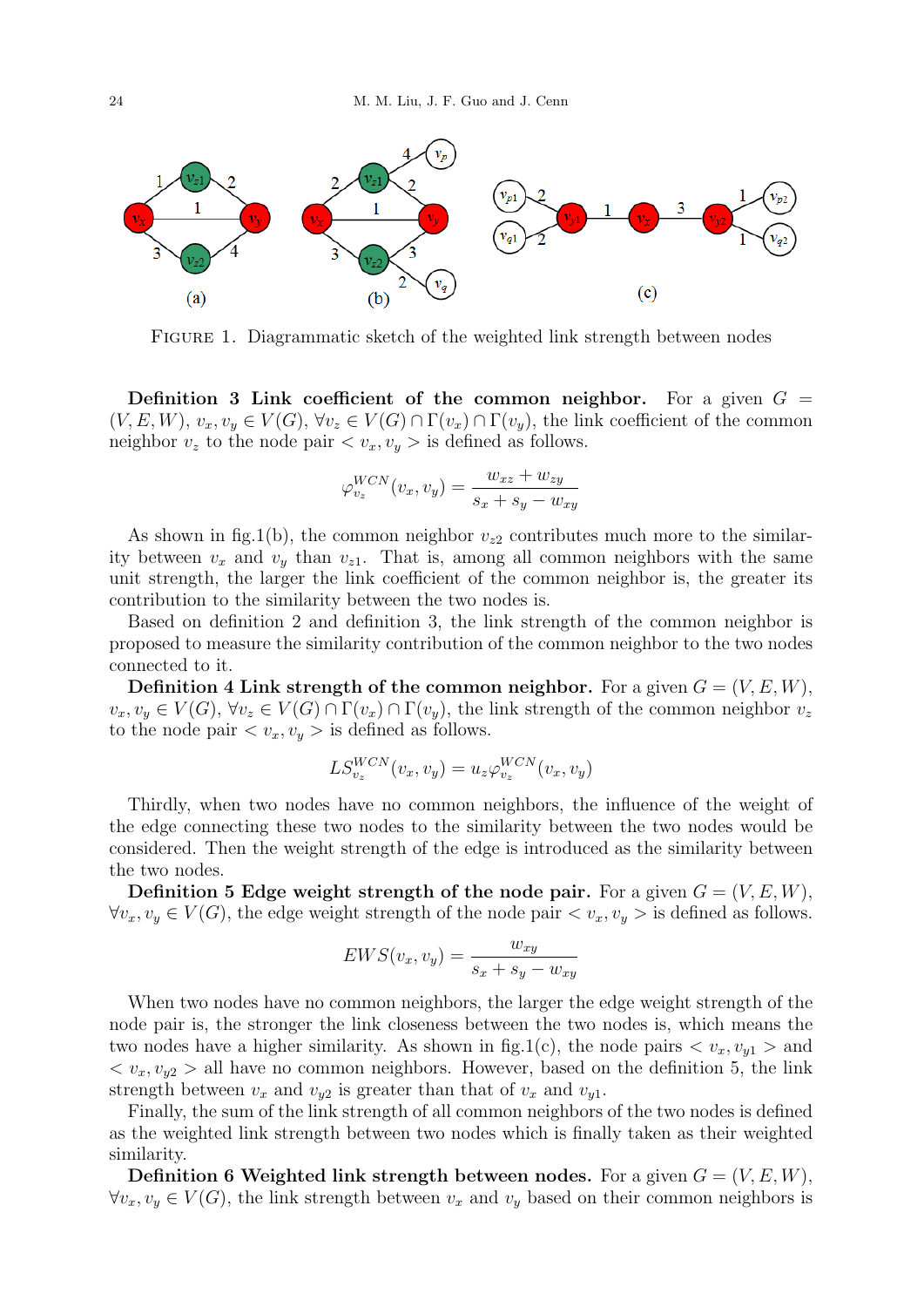defined as follows.

$$
WLS(v_x, v_y) = \begin{cases} 0 & (v_x, v_y) \notin E(G) \\ \sum_{v_z \in \Gamma(v_x) \cap \Gamma(v_y)} LS_{v_z}^{WCN}(v_x, v_y) & (v_x, v_y) \in E(G) \land \Gamma(v_x) \cap \Gamma(v_y) = \Phi \\ U_{v_z} \in E(v_x) \cap \Gamma(v_y) & (v_x, v_y) \in E(G) \land \Gamma(v_x) \cap \Gamma(v_y) \neq \Phi \end{cases}
$$

Based on above definitions, the weighted similarities between directly connected nodes of G were calculated, the node having the largest similarity with the current node would be clustered into the community, and then the initial communities formed. In the clustering process, if there are some node pairs in which the node having the largest similarity with one of the node is just another one, the two nodes in each node pair would be clustered together to form a single community. Thereout, a lot of small communities would form which may lead to a lower modularity. In view of this, the link strength between communities is defined as the similarity between these two communities, and then the tightly connected communities would be merged on condition that this operation can subsequently enhance the network modularity so as to optimize the initial clustering results. Finally, more reasonable community structures could be found.

**Definition 7 Weighted link strength between communities.** For a given  $G =$  $(V, E, W)$ , the link strength between the community  $C_p(G)$  and  $C_q(G)$  is defined as follows.

$$
WLS(C_p, C_q) = \frac{\sum_{x=1}^{n} \sum_{y=1}^{n} w_{xy}}{2 |V_p| |V_q|}
$$

Here,  $v_x \in C_p(G)$ ,  $v_y \in C_q(G)$ , |  $V_p$  | and |  $V_q$  | respectively represent the number of nodes of  $C_p(G)$  and  $C_q(G)$ .

## 4. **Community partition algorithm based on the weighted link strength.**

4.1. **CD WLS algorithm.** Based on the definition of the link strength, the hierarchical clustering method is used to complete the clustering of nodes and community partition. The specific process is shown in algorithm 1.

## **Algorithm 1 CD WLS**

Input: Weighted graph  $G = (V, E, W);$ Output: Community partition results of  $G, C(G) = \{C_i(G) \mid C_i(G) \subseteq G, 1 \leq i \leq n\}.$ 1.  $\forall v_x, v_y \in V(G)$ , calculate  $WLS(v_i, v_j)$ ;

2. for each  $v_i \in V(G)$ , set  $MaxLS(v_i) = \{v_j \mid \max_i$ *vj∈V* (*G*) *{W LS*(*v<sup>i</sup> , v<sup>j</sup>* )*}}*;

- 3.  $\forall v_x \in V(G)$ , set  $Label(v_i) = i$ ;
- $4. V'(G) \leftarrow V(G);$

5. Randomly select a node  $v_i \in V(G)$  and  $v_i$  *visited* = false, set  $v_i$  as the current node, denoted it as *vcurrent*;

6.  $V'(G)$  ←  $V'(G) - \{v_{current}\};$ 

- 7. Find  $MaxLS(v_{current})$  as the next node to be clustered and denoted it as  $v_j$ ;
- 8. if  $Label(v_j) \neq Label(v_{current})$  then

 $Label(v_j) \leftarrow Label(v_{current}); V'(G) \leftarrow V'(G) - \{v_j\};$  Set  $v_j$  as the current node  $v_{current};$  $V'(G) \leftarrow V'(G) - \{v_j\}$ ; Go to step 5;

9. Repeat step 7 and step 8 until  $V'(G) = \Phi$ ;

- 10. Let  $C_k(G) = \{ v_i$ *vi∈V* (*G*)  $| \text{Label}(v_i) = k, 1 \leq k \leq n \};$
- 11. Calculate  $Q^w$ ;

12. Take  $C_p(G)$  as the current community and find  $C_q(G)$  that has the largest link strength with  $C_p(G)$ ;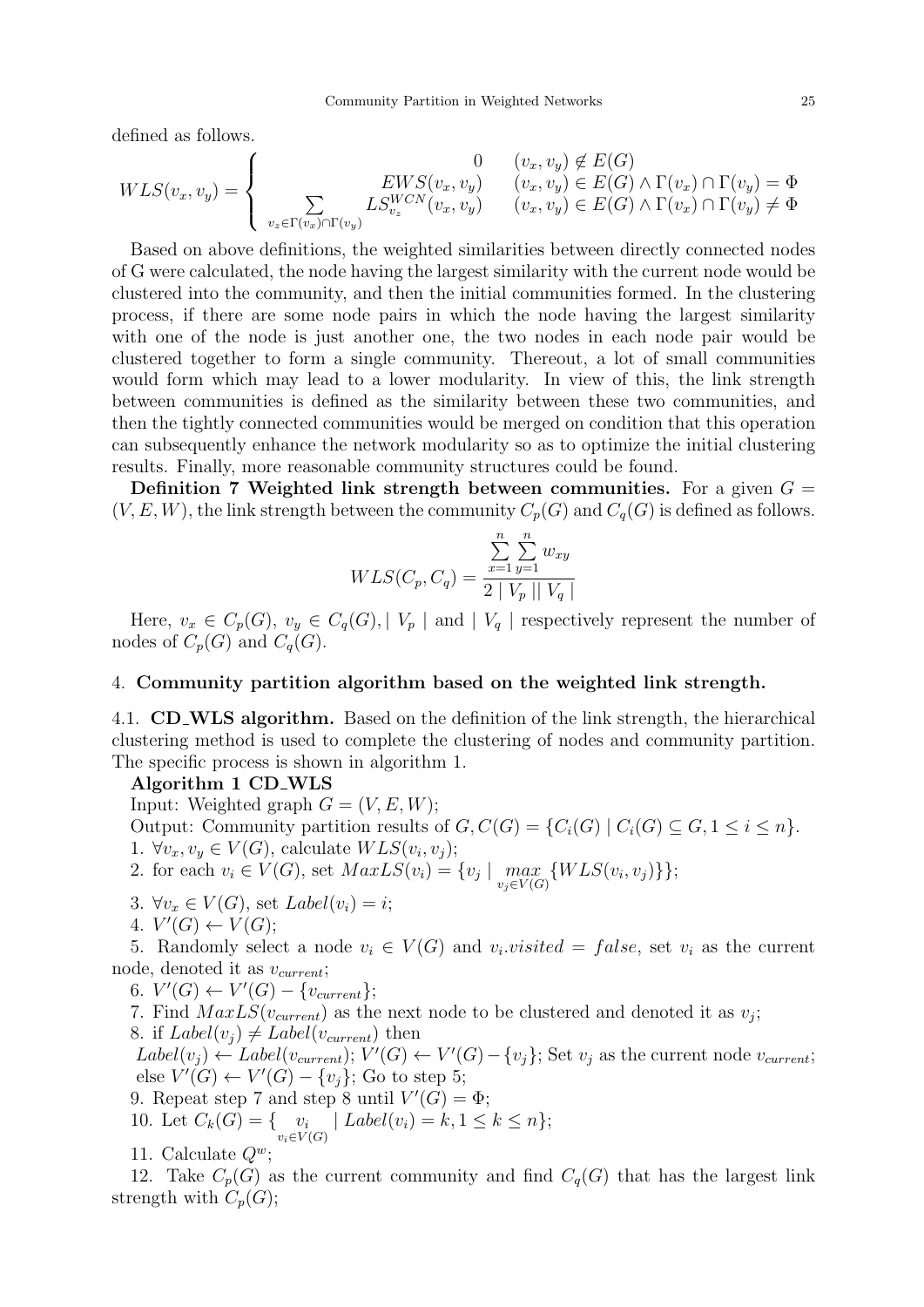13. If  $Q^w$  increases after merging  $C_p(G)$  and  $C_q(G)$ , then  $C_p(G) \leftarrow C_p(G) \cup C_q(G)$ ;

14. Update  $C(G)$ , repeat step 12 and step 13 until  $C(G)$  is no longer changing.

15. Output *C*(*G*).

4.2. **Computational complexity analysis.** The calculation of the algorithm mainly focuses on 3 aspects, namely, calculating the link strength between nodes, finding the next node having the largest link strength with the current node, and merging communities according to their link strength. Firstly, the link strength between any two nodes directly connected is calculated, and the time complexity is  $O(m)$ . Secondly, the next node in the k neighbors of the current node is searched by the linked list, and the time complexity is  $O(nk)$  where  $k \ll n$ . Finally, the link strength between any two of p communities formed in initial partitions and the modularity after merging them are all calculated, and the time complexity is  $O(p^2)$  where  $p \ll n$ . Therefore, the computational complexity of the algorithm is  $O(m + nk + p^2)$ .

5. **Experiments and analyses.** To test the performance of the algorithm proposed, experiments were carried out on several artificial and real weighted data sets. We compared WLS with the weighted similarity index of WCN, WAA and WRA. Comparative analyses were also done between the algorithm proposed and other community partition algorithms such as WGN, Lu Algorithm and CRMA. Experimental results have showed the higher accuracy of the CD WLS algorithm using the weighted modularity as evaluation index. The experimental hardware environment is Intel Core (TM) i5, CPU 2.3GHz and 4GB DRAM. The operating system is Microsoft Windows 7 and programming tools are MyEclipse 10, Java, Python and Gephi.

5.1. **Evaluation index.** In the research of community discovery in social networks, the modularity is a commonly used standard for evaluating quality of the community structure. Its value is always between 0.3 and 0.7. For a certain division of the network, the larger the modularity is, the more reasonable the division of the network is. That is to say a larger modularity means the relatively higher precision of community partition results. In the paper, the weighted modularity  $Q^w$  proposed by Newman<sup>[1]</sup> was used as the index for evaluating the precision of the algorithm which was defined as follows.

$$
Q^w = \frac{1}{2W} \sum_{ij} (w_{ij} - \frac{w_i w_j}{2W}) \delta(C_i, C_j)
$$

Here,  $w_{ij}$  represents the weight of  $e_{ij}$ ,  $w_i = \sum$ *j*  $w_{ij}$  represents the weight of  $v_i$  which is namely  $s_i$  described earlier,  $W = \sum$ *ij wij* represents the sum of weights of all edges in *E*(*G*).  $\delta(C_i, C_j)$  is a function. If  $v_i$  and  $v_j$  are in the same community,  $\delta(C_i, C_j)$  equals 1, otherwise it equals 0.

If all weights in the network equal 1, *Q<sup>w</sup>* would be the same as *Q* in unweighted networks. What needs to be emphasized here is that the value of  $Q<sup>w</sup>$  and the number of communities of division results may be different in terms of different algorithms and implementation methods. Generally speaking, the larger modularity means rather accurate number of communities and the better community structure that is closer to the real network.

5.2. **Experimental results on artificial networks. 5.2.1. Artificial data sets.** Research has shown that in weighted networks in the real world, the degree and the strength of nodes and the weight of the edge all satisfy the power law distribution. That is to say  $p(k) \propto k^{-\gamma}$ ,  $p(s) \propto s^{-\gamma}$  and  $p(w) \propto w^{-\gamma}$  where  $\gamma \in [2,3]^{[21]}$ . According to this characteristic, four kinds of networks according with the power law distribution were generated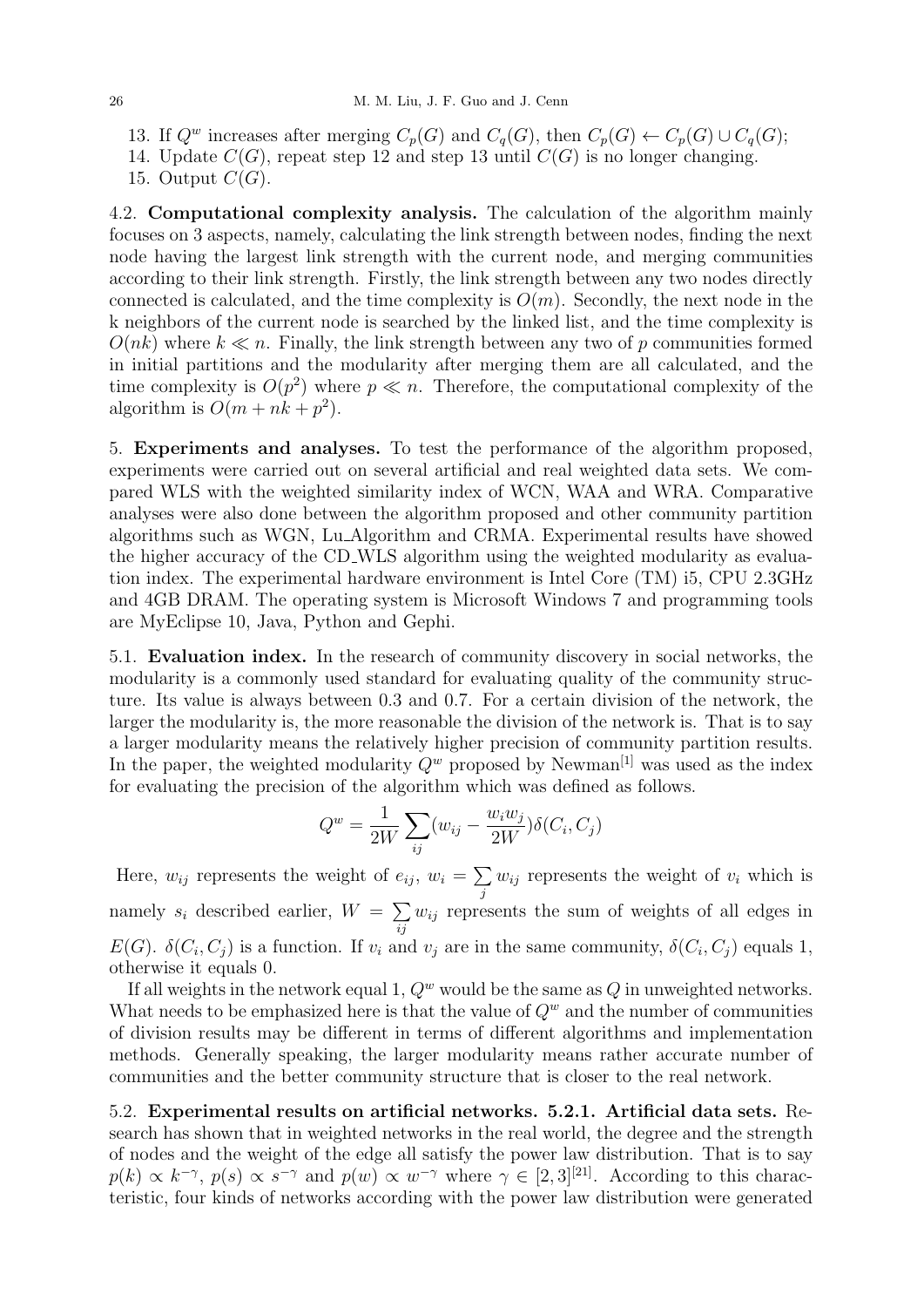using python language and the complex network modeling tool, namely NetworkX. In terms of each type of network, ten networks were generated and the corresponding number of nodes was 100, 200, *· · ·* , 1000 respectively. Then weights were assigned to edges in these networks to form 40 artificial weighted networks, and the distributions of the weight in these four kinds of networks are as follows.

(1) The weight  $w_{ij}$  is a random integer where  $w_{ij} \in [1, 10]$ , hereinafter referred to as the uniform distribution network.

(2)  $p(w) \propto w^{-2}$ , hereinafter referred to as the power-law(2) network.

(3)  $p(w) \propto w^{-2.5}$ , hereinafter referred to as the power-law(2.5) network.

(4)  $p(w) \propto w^{-3}$ , hereinafter referred to as the power-law(3) network.

**5.2.2. Effectiveness verification.** Experiments were carried out on above data sets, and the  $Q^w$  and runtime were obtained as shown in fig.2 and fig.3 respectively. From which we know the algorithm achieved better partition quality on these networks. The values of  $Q^w$  are always between 0.47 and 0.63 and its average is 0.57. In addition, with the increasingly expansion of the network scale, the runtime of the algorithm increased. However, its computational complexity is far less than that of WGN algorithm which has the computational complexity of  $O(mn)$ . It can guarantee the feasibility and validity of time on the premise of a higher accuracy of community partition.



Figure 2. Precision of CD WLS



**5.2.3. Accuracy comparison with other algorithms.** We compared the algorithm proposed with Lu Algorithm<sup>[7]</sup> on above artificial data sets. Both of these two algorithms have the same computational complexity order of magnitude and the results were shown in fig.4 to fig.7. From which we can see that for these 40 different weighted networks, the accuracy of the algorithm proposed is much higher than that of Lu Algorithm.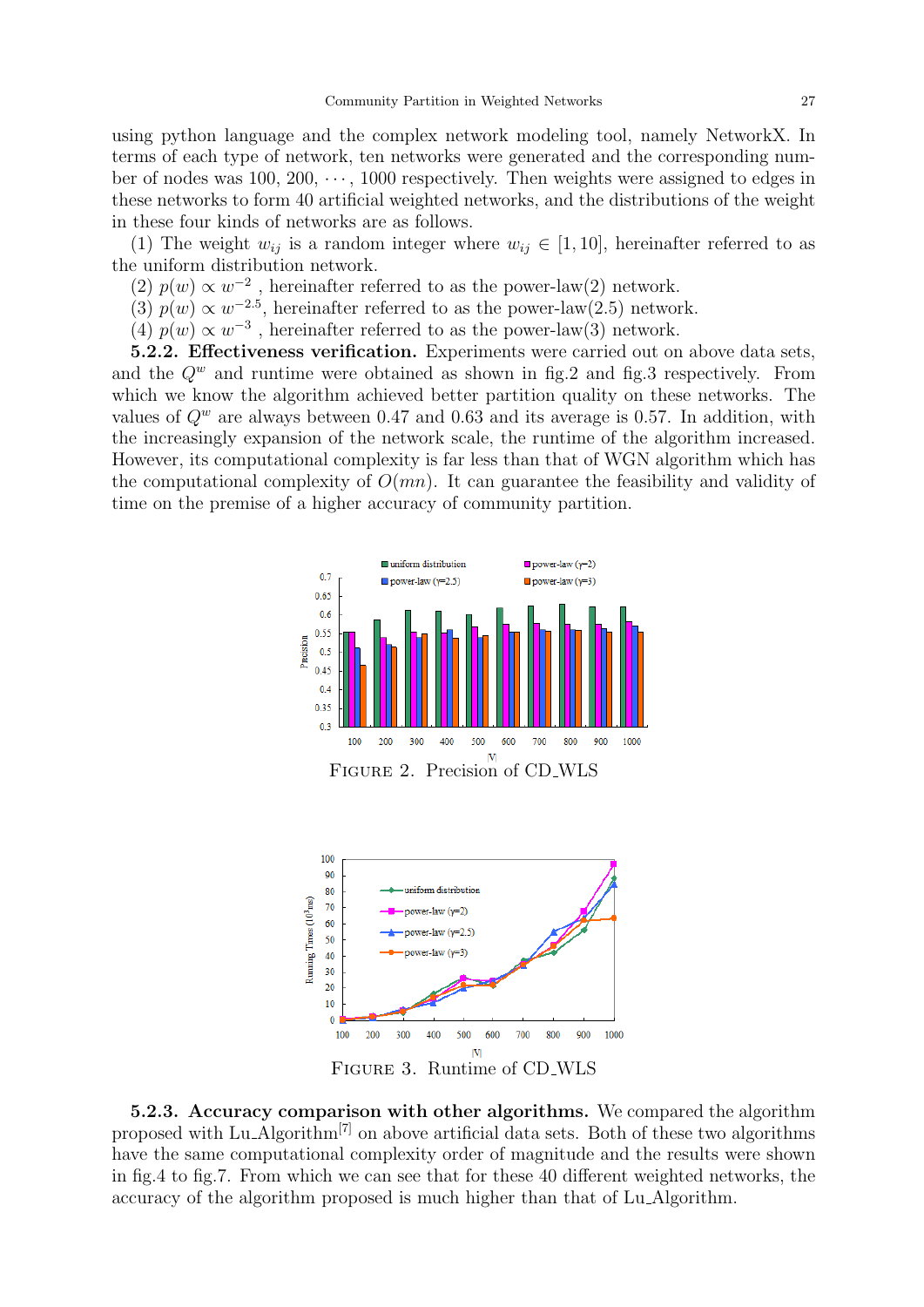

Figure 4. Precision on uniform distribution networks





5.3. **Experimental results on real networks. 5.3.1. Real data sets.** In order to further verify the correctness of the algorithm proposed, five real weighted networks were got from the Internet (http://konect.uni-koblenz.de/downloads/) for experiments. Descriptions of these data sets are as follows.

(1)Weighted Zachary's Karate club: It is a relationship network between members of a karate club in a university of America which has 34 nodes and 78 edges where a node represents a member, an edge represents the two members have close relationship and the weight represents the depth of the relationship.

(2)Train Bombing: It is a terrorist network in the train bombing in Madrid, Spain in 2004 which has 64 nodes and 243 edges where a node represents a terrorist, an edge represents two terrorists have cooperation or communication in the train bombing, and the weight represents the frequency of their contact.

(3)Les Miserables: It is a character relationship network originated from the novel of Les Miserables which has 77 nodes and 254 edges where a node represents a character, an edge represents two characters once appeared in the same scene, and the weight represents the times they appeared simultaneously.

(4)US Airport: It is a US air transport network which has 332 nodes and 2126 edges where a node represents an airport, an edge represents there is a route between two airports and the weight represents the number of flights between them.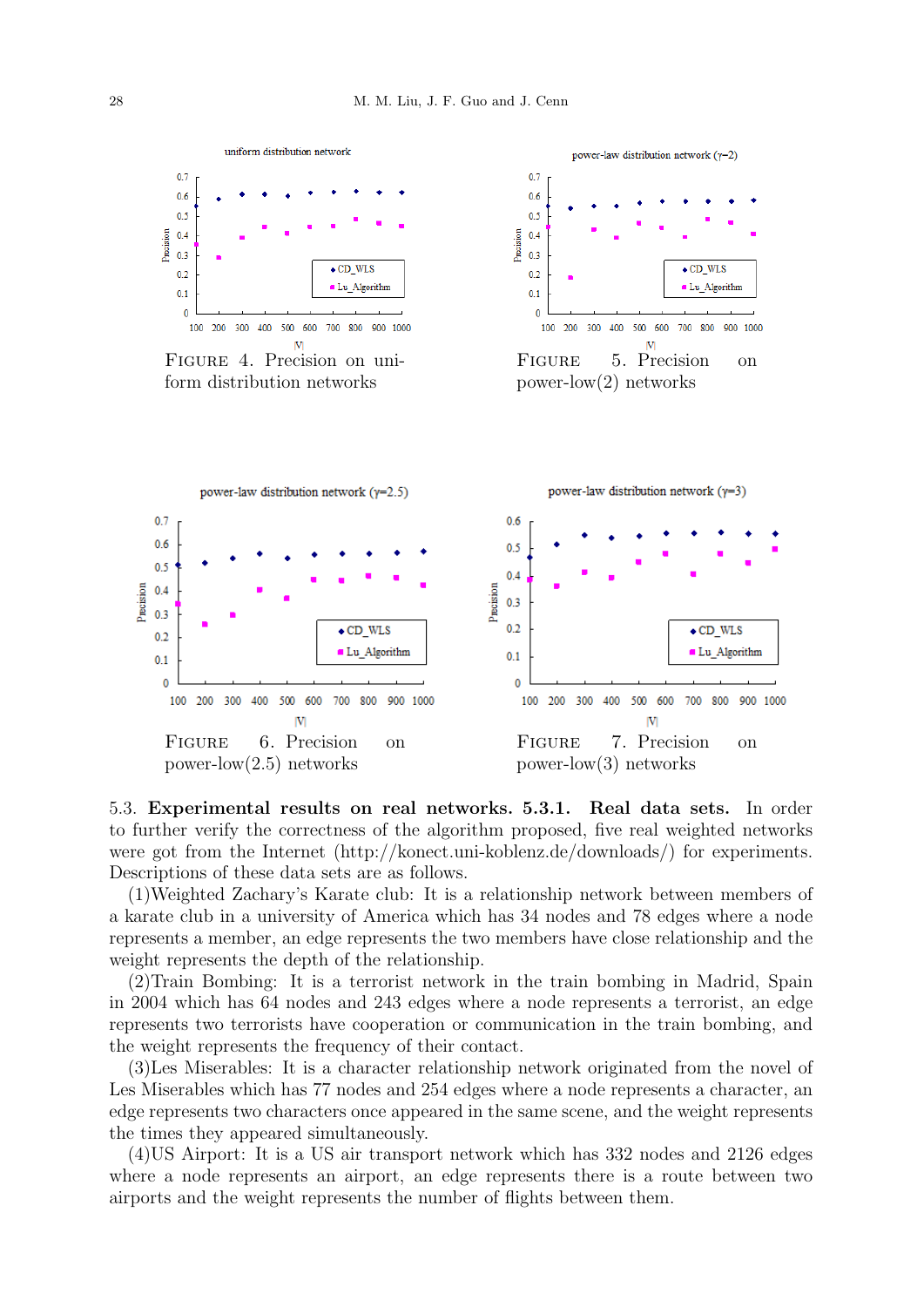(5)Net Science: It is a co-authored network of scientists which has 379 nodes and 914 edges where a node represents a scientist, an edge represents the two researches have ever published papers together and the weight represents the number of their cooperations.

**5.3.2. Correctness verification.** Community division results of WLS CN algorithm on these real weighted networks were shown in fig.8 to fig.12 and the value of *Q<sup>w</sup>* obtained were 0.4950, 0.4549, 0.5337, 0.1767 and 0.8510 respectively. In these diagrams, nodes in different communities were represented in different colors to indicate results clearly. From the experimental results, we can see that besides the US Airport network the algorithm achieved higher quality of community partition on the other four data sets. For US Airport network, the graph density is 0.039, the average degree of nodes is 12.8, and the average strength is only 0.924. In this network, 59.7% node pairs have no common neighbors. Among all node pairs with common neighbors, 46.5% node pairs have only one common neighbor, which resulted in the poor division quality of the hierarchical clustering method based on weighted similarity of common neighbors. For such networks with special topological properties, the definition of the link strength between nodes based on common neighbors needs to be further improved to achieve higher division accuracy.





Figure 11. Division results for US Airport

Figure 12. Division results for Net Science

**5.3.3. Accuracy comparison with classical weighted similarity index.** In view of these five networks, we compared WLS (Weighted Link Strength) defined in the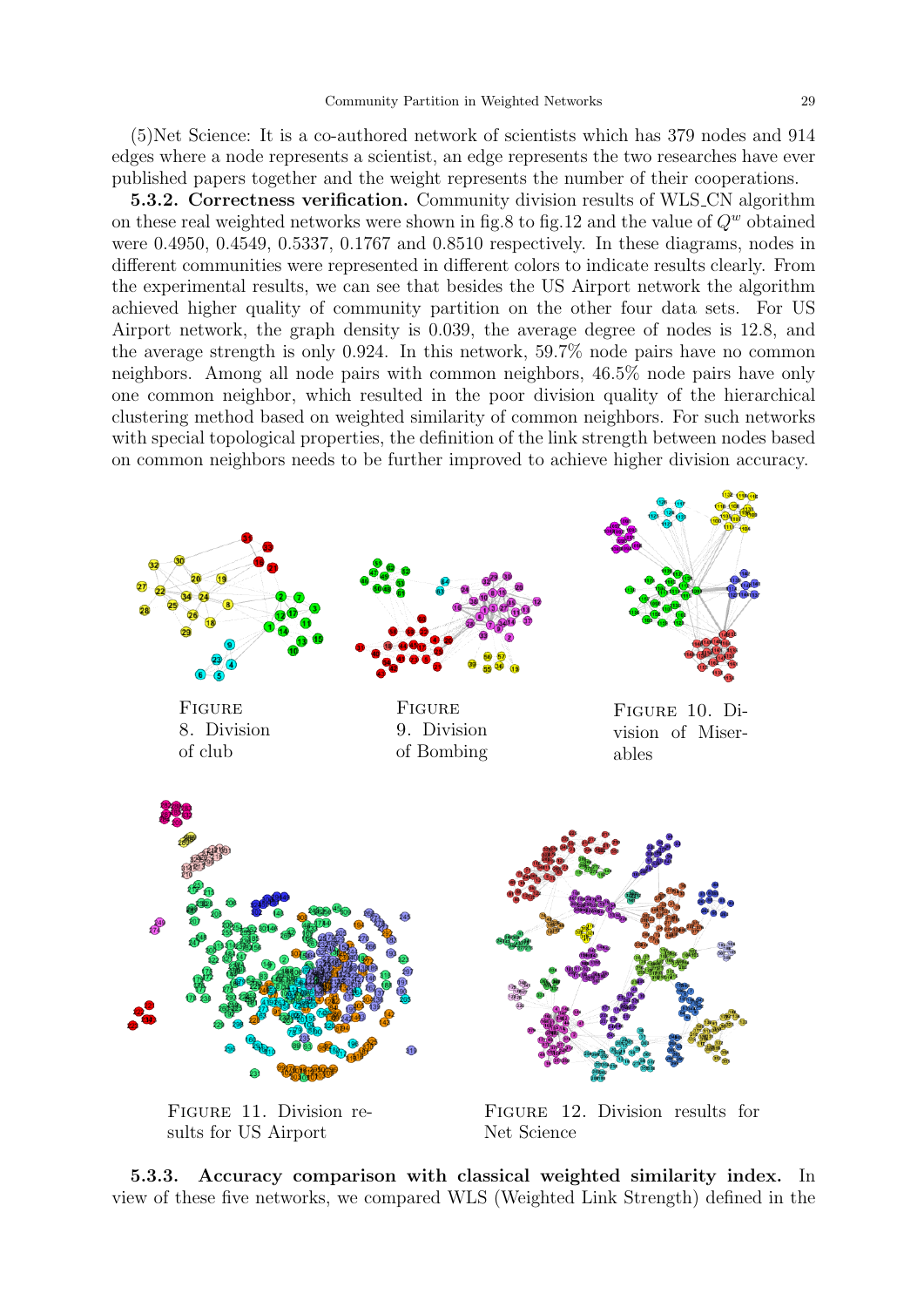paper with three weighted similarity indexes, namely WCN, WAA and WRA using the hierarchical clustering method described in this paper. Experimental results were shown in table 1 where the first column listed five data sets, the first row listed four weighted similarity indexes and the community partition results were expressed by the number of communities and the modularity of the network, namely, p/*Q<sup>w</sup>*.

| Data sets                | WCN             | WAA          | WRA          | WLS            |
|--------------------------|-----------------|--------------|--------------|----------------|
| (1) Weighted Karate Club | 2/0.4547        | 2/0.4547     | 2/0.4547     | $/$ 0.4950     |
| (2) Train Bombing        | $\sqrt{0.0303}$ | 4/0.3626     | 4/0.3604     | / 0.4549       |
| (3) Les Miserables       | $\prime$ 0.0350 | 3/0.4185     | 3 / 0.4577   | / 0.5337<br>6. |
| (4) US Airport           | 0.0174<br>2     | 3/0.0987     | $/$ 0.1039   | / 0.1767<br>10 |
| (5) Net Science          | 0.6045<br>8     | 0.8453<br>19 | 0.8499<br>18 | 0.8510<br>21   |

Table 1. Community partition results based on different indices

From table 1 we know, in Train Bombing and Les Miserables networks, the quality of partition results of WCN was the poorest because the algorithm considered only the effect of weights of edges connecting with common neighbors on the similarity. In US Airport network, many node pairs have no common neighbors and the average node strength is small, which led to the division qualities of WCN, WAA and WRA algorithm were all not ideal. However, the link strength between nodes based on common neighbors (namely WLS) defined in this paper took information of the degree of the node, the node strength and edge weights all into account. Moreover, the special case that there are no common neighbors between nodes was also processed in the algorithm. So deficiency of the former three indexes was improved and the algorithm proposed can still perform well on those special data sets. Furthermore the network modularity of community partition results of the algorithm proposed was alway the highest on these data sets.

**5.3.4. Performance comparison.** Aiming at these real networks, we compared the CD WLS algorithm with the classical splitting method WGN on division accuracy and runtime. Results were shown in fig.13 and fig.14. From which we know the accuracy of CD WLS algorithm is higher than that of WGN algorithm. With the expansion of the scale of data sets, the running time of CD WLS algorithm increased slightly, while the running time of WGN algorithm increased significantly, which further showed that the algorithm proposed has good performance in community partition in weighted networks.



**5.3.5. Accuracy Comparison.** We also compared the CD WLS algorithm with two agglomerative algorithms, namely, Lu Algorithm and CRMA algorithm. Results were shown in fig.15 and fig.16.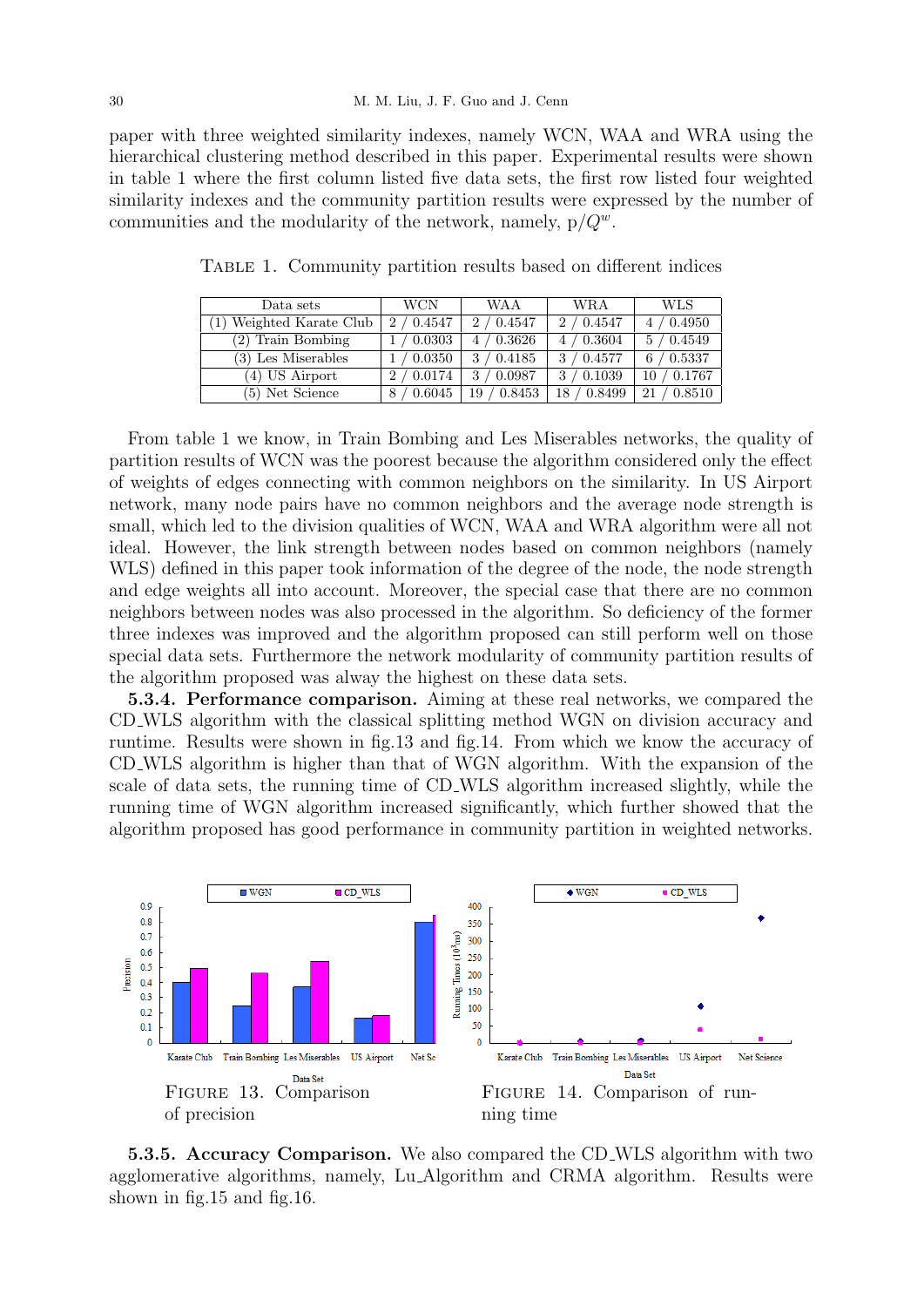

From which we know the accuracy of CD WLS is higher than the other two algorithms. For the same dataset, the running time of CD WLS and CRMA were slightly higher than that of Lu Algorithm. However, these two algorithms can guarantee the feasibility and effectiveness of the time on the premise of achieving a higher accuracy.

6. **Conclusion.** The algorithm CD WLS was proposed based on the link strength of common neighbors for community partition in weighted networks. It improved the deficiency of WCN, WAA and WRA. Comparison experiments with WGN, Lu Algorithm and CRMA algorithm have verified the effectiveness and higher accuracy of the algorithm proposed. Though the modularity is the most common methods to measure community structure, division results with the largest modularity are not necessarily the true structure of the network such as the Zachary's club network. Therefore, using comprehensive measurements to further evaluate the performance of the algorithm is the next step.

**Acknowledgment.** The work was supported by the National Natural Science Fund Project (No.61472340 and No.61602401).

## **REFERENCES**

- [1] M.E.J. Newman , Analysis of weighted networks, *Physical Review E*, vol. 70, no. 5, pp. 056133, 2004.
- [2] H. Han, J. Wang, H. Wang, A new algorithm to detect community structures on weighted network, *Processing of 2010 International Conference on Computational Intelligence and Software Engineering (CISE), Wuhan: IEEE*, pp. 1-4, 2010.
- [3] T. Saha, C. Domeniconi, H. Rangwala, Detection of communities and bridges in weighted networks, *Springer Berlin Heidelberg*, no. 6871, pp. 584-598, 2011.
- [4] T. Sharma, Lucknow, Finding Communities in Weighted Signed Social Networks, *Proceedings of IEEE/ACM International Conference on Advances in Social Networks Analysis and Mining*, pp. 978-982, 2012.
- [5] Z. Q. Yao, The analysis and prediction of weighted complex networks, *Qingdao: Qingdao Technological University*, 2012.
- [6] J. Lu, Y. Xu, L. P. An, A Partitioning Method for Community Structure in Weighted Networks Based on Node Similarity, *Information and Control*, vol. 41, no. 4, pp. 504-508, 2012.
- [7] Z. Q. Lu, Y. G. Wen, G. H. Cao, Community detection in weighted networks: Algorithms and applicationst, *IEEE International Conference on Pervasive Computing and Communications*, vol. 26, no. 3, pp. 179-184, 2013.
- [8] K. Wang, G. H. Lv, Z. W. Liang, .etc, Detecting community in weighted complex networks based on similarities, *Journal of Sichuan University (Natural Science Edition)*,vol. 51, no. 6, pp. 1170-1176, 2014.
- [9] Liu Ruifang, Feng Shan, Shi Ruisheng, .etc, Weighted graph clustering for community detection of large social networks, *Procedia Computer Science*, no. 31, pp. 85-94, 2014.